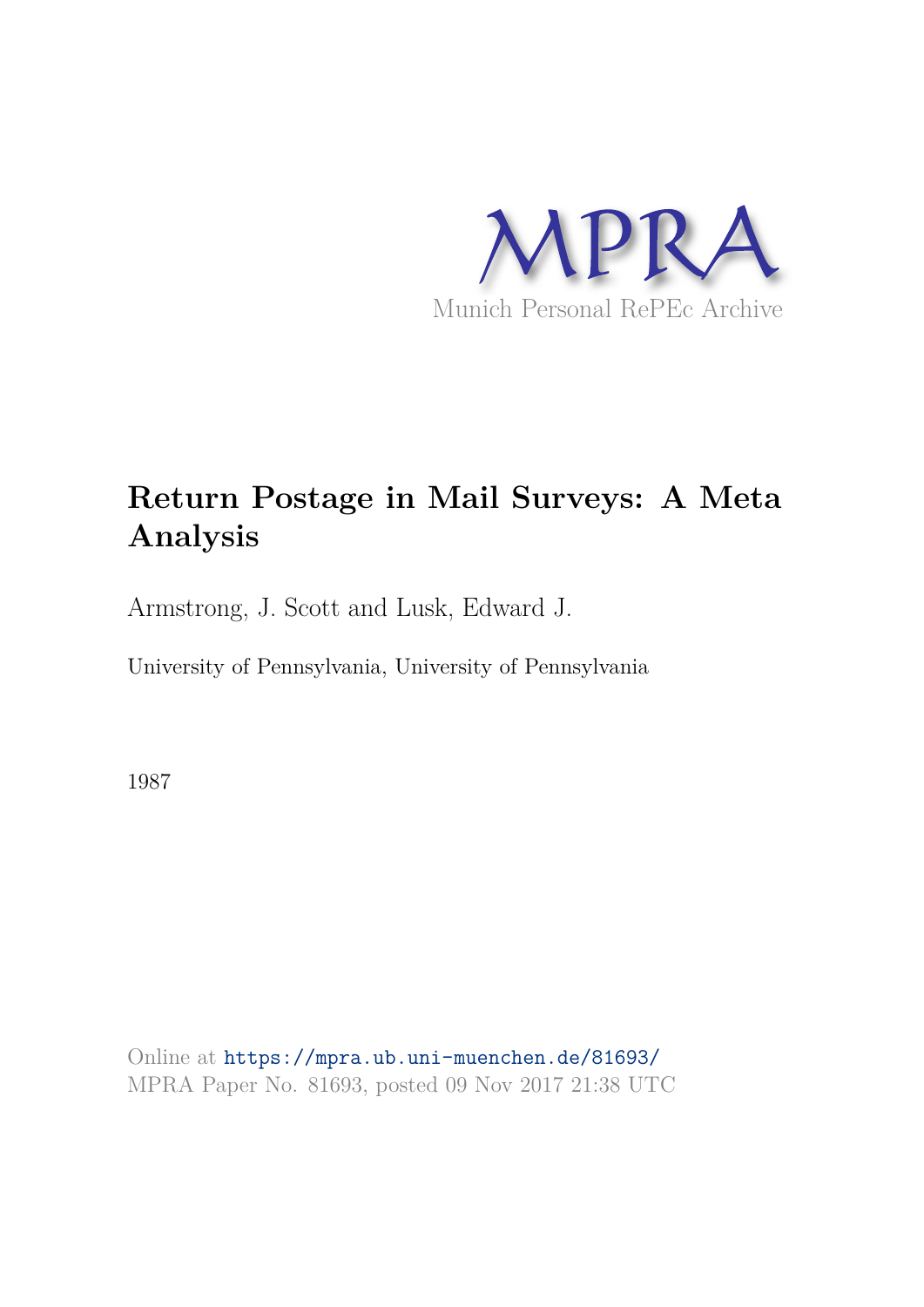Published in *Public Opinion Quarterly*, 51 (1987), 233-248

#### **Return Postage in Mail Surveys: A Meta Analysis**

J. Scott Armstrong The Wharton School, University of Pennsylvania

Edward J. Lusk Social System Sciences, University of Pennsylvania

# **Abstract**

This paper describes a five-step procedure for meta-analysis. Especially important was the contacting of authors of prior papers. This was done primarily to improve the accuracy of the coding; it also helped to identify unpublished research and to supply missing information. Application of the five-step procedure to the issue of return postage in mail surveys yielded significantly more papers and produced more definitive conclusions than those derived from traditional reviews. This meta-analysis indicated that business reply postage is seldom costeffective because first class postage yields an additional 9% return. Business reply rates were lower than for other first class postage in each of the 20 comparisons.

This paper describes a procedure for meta-analysis and applies it to a problem in survey research. The conclusions from conventional literature reviews are contrasted with those from meta-analysis.

Meta-analysis appears to be a more rigorous method by which to integrate results from prior research, especially when previous studies have led to conflicting results. The experiment by Cooper and Rosenthal (1980) suggests that meta-analysis provides larger estimates of effects and better-supported conclusions than a conventional reviewing process. Meta-analysis differs from the traditional literature review in that it emphasizes formal procedures for the *search, selection,* and *analysis* of prior studies. Detailed discussions of the procedures for meta-analysis are provided in Glass, McGaw, and Smith (1981), Hunter, Schmidt, and Jackson (1982), and Green and Hall (1984).

#### **Prior Reviews of Return Postage**

Jackson (1980) suggests that a literature review should begin with a review of prior reviews. His study showed that conventional reviews have seldom done this. Conventional reviews of the evidence on return postage have been published by at least six researchers.<sup>1</sup> These reviews were incomplete – three of the six reviewers missed over half of the available studies. Conclusions from these studies were inconsistent. McCrohan and Lowe (1981), the most recent and most extensive review to date, concluded that "the literature supporting [high powered postage] is somewhat equivocal."

Meta-analyses by Yu and Cooper (1983) and Heberlein and Baumgartner (1978) also concluded that variations in the type of return postage had negligible effects on return rates. These studies differed from ours in that they employed different search procedures. As a result, their sample sizes of experimental studies on return postage were small. They also analyzed differences in return rates among studies. We analyzed only those studies that had experimentally varied the postage.

 $\overline{a}$ 

<sup>&</sup>lt;sup>1</sup> Scott (1961), Kanuk and Berenson (1975), Linsky (1975), Pressley (1976), Duncan (1979), McCrohan and Lowe (1981).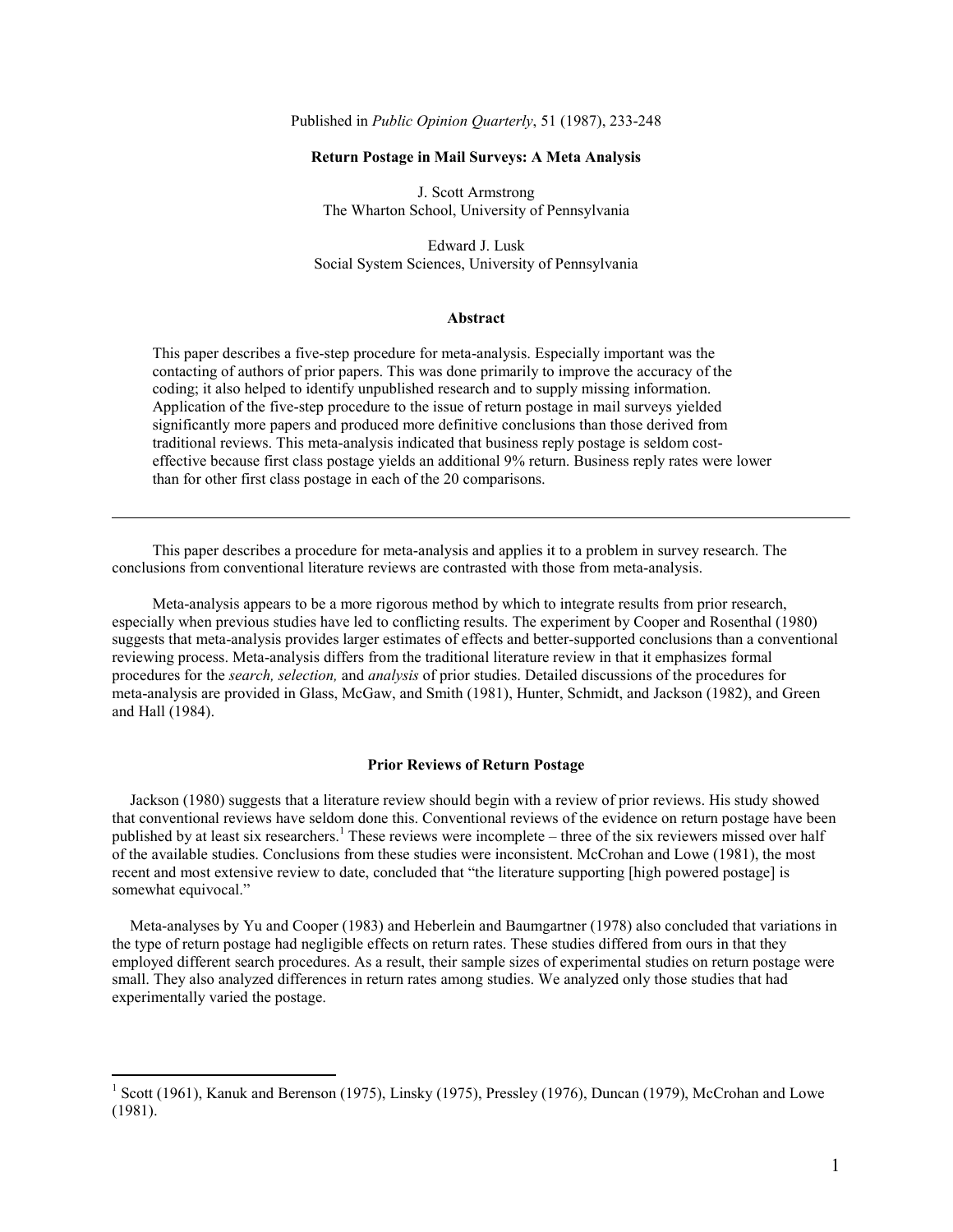# **Hypotheses for Return Postage**

We were interested not only in how postage affects response rates but also in why it might do so. Meta-analysis is well suited for hypothesis testing, so we proposed some crude hypotheses.

To reduce bias in testing, we used the method of multiple hypotheses (Armstrong, 1979). Three hypotheses were examined; these were based on self-interest, personalization, and dissonance. Below, we examine each hypothesis to see what predictions are implied for the amount spent on return postage and for the appearance of the postage.<sup>2</sup>

The *self-interest* hypothesis suggests that respondents to a mail survey act in their own best interests. They will reduce their time and costs and increase their benefits. The omission of postage would elicit fewer responses than the use of business reply because some recipients would not want to pay for stamps. Business reply would be more effective than stamps because some recipients might remove the stamps for their own use. Standard stamps would be preferred to commemorative ones because the latter might appeal to stamp collectors.

Linsky's (1975) review found only modest support for personalization of the mailing piece, and Forsythe (1977) found, in a survey of corporate executives, that it reduced the number of responses. Business reply is the least personal type of postage. The omission of postage would be more personal than business reply. (It would be unusual to receive business reply in a personal letter.) Stamps are more personal than metering or franking.<sup>3</sup> A commemorative stamp seems more personal than a standard stamp.

Return postage stamps might cause dissonance because recipients might not want to see money wasted. Business reply represents no loss because money is spent only when the envelope is returned.<sup>4</sup> However, because some respondents may not be aware of this, we expected more dissonance to result from the use of business reply than from the omission of postage. The more money spent on return postage. the greater the dissonance, and the higher the return rate. Similarly, the more apparent it is that money is being spent, the higher the return; commemorative stamps emphasize that money is being spent.

Predictions from the three hypotheses are summarized in Figure 1. The predictions differ substantially. For example, only two of the three hypotheses favored first class over business reply.

We attempted to find all studies, published and unpublished, that made experimental comparisons of different types of postage. To be included, a study had to provide a full report on what was done, and the different treatment groups had to be equivalent except for the return postage. Eight computer files were searched: *ABI/Inform, Management Contents, Social Science Citation Index, Sociological Abstracts, PAIS International, National Newspaper Index, Newsearch,* and *Magazine Index*. We used "Mail," "Survey(s)," and "Response Rates" as key words. The search produced ten papers relevant to our study. The references in these ten papers yielded 19 additional studies. Our experience is similar to Yu and Cooper's (1983); most of the studies they found came from the references in the studies discovered by a computer search.

<sup>&</sup>lt;sup>2</sup> Implied in the issue of return postage is that a self-addressed return envelope is included. No studies have tested its importance since Ferriss (1951*),* in a survey sent to work addresses, found a dramatic reduction in the response rate when the envelope was omitted (90.1% with envelope and postage vs. 25.8% with neither).

<sup>&</sup>lt;sup>3</sup> "Franking" is the first class postage permit used by government agencies and certain government officials.

<sup>&</sup>lt;sup>4</sup> The cost of business reply varies by the type of permit. In the United States in December 1985, the lowest rate was available for a fixed fee of \$210 and 29¢ for each piece of mail returned.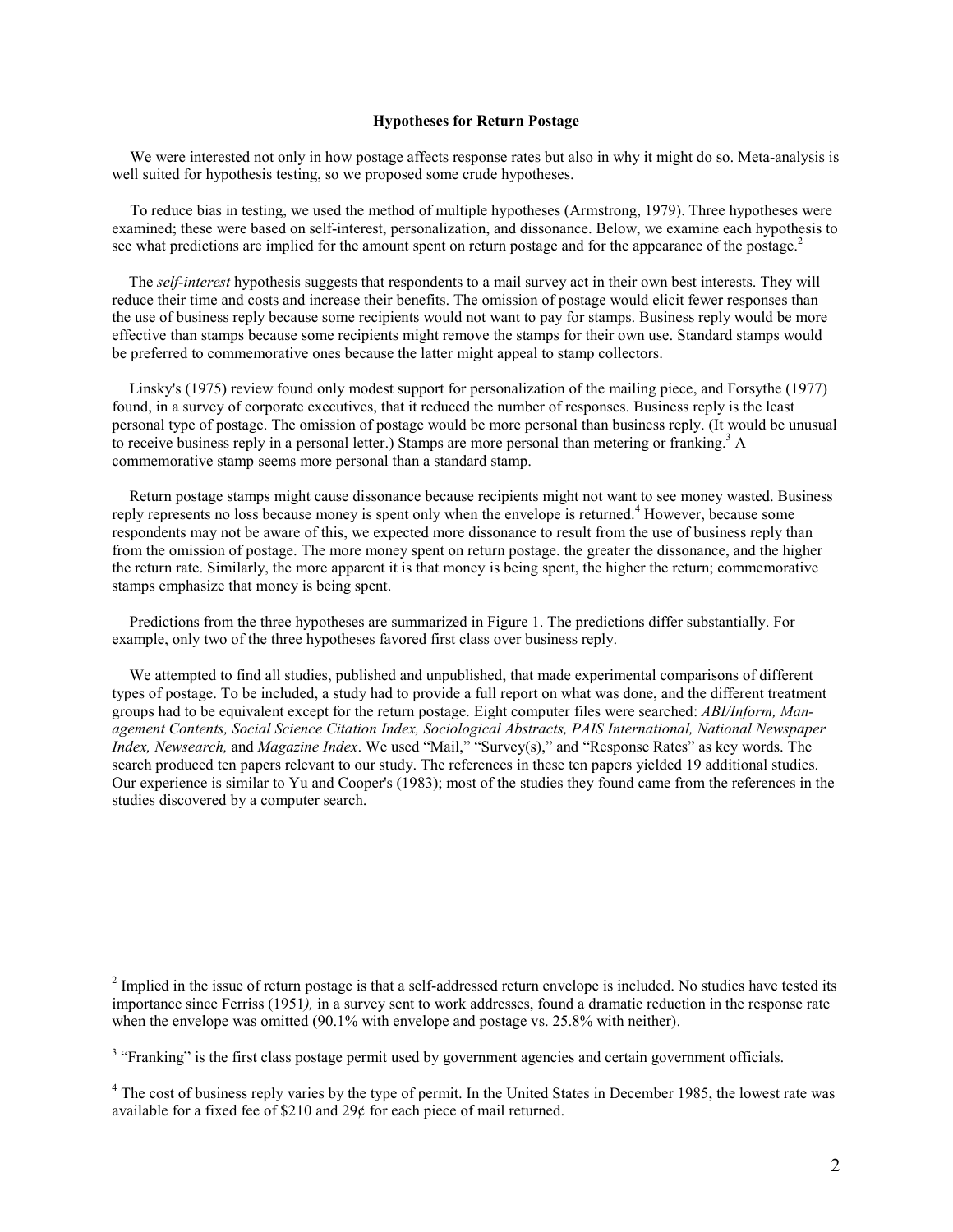# **Figure 1 Hypotheses on Return Postage Response: Ranking of Expected Return Rates**

Key: > means higher return, >> much higher return, < lower return, << much lower return



# **A. Amount of Postage**

#### **B. Appearance of First-Class Postage**

| <b>Dissonance</b>      | Commem-<br>Standard<br>$\geq$<br>$\geq$<br>orative                                 | Metered/<br><b>Franked</b> |
|------------------------|------------------------------------------------------------------------------------|----------------------------|
| <b>Personalization</b> | $\vert$ >> $\vert$ Metered/<br>Franked<br>Commem-<br>Standard<br>$\geq$<br>orative |                            |
| Self-Interest          | $\vert$ Standard $\vert$ <<   Metered/<br>Commem-<br>orative                       |                            |

Early versions of our paper were sent to the authors of the papers on return postage. We asked them about our interpretation of their results and about studies that might have been overlooked. Replies were received from 26 of the 32 authors. These replies provided five additional studies, three of which were unpublished. They also identified mistakes in coding the studies, provided references on related studies, led to one correction of previously reported research, and yielded useful comments. To our knowledge, no previously published paper has discussed or attempted a survey of all prior authors as a way to improve the validity of the coding. In Jackson's (1980) survey of traditional reviews, only one of 36 authors reported an attempt to contact those who had published research on their topic and this single exception was only an effort to gain further information. (Incidentally, Heberlein and Baumgartner (1978) also had contacted some authors to fill in missing information.)

Our search yielded 34 comparative studies. The largest number obtained by any previous review was ten. Of course, we had a larger pool of studies. Seven studies are reported here for the first time-Pressley and Tullar (1984) and the six described in the "Notes."

#### **Analysis**

The experimental studies varied substantially. For example, different types of outgoing postage were used, and the number of follow-ups varied. The examination of the differential return rates helped to control for the factors that differed among studies. However, the variation among the surveys helps to assess whether the type of return postage has an effect in different situations.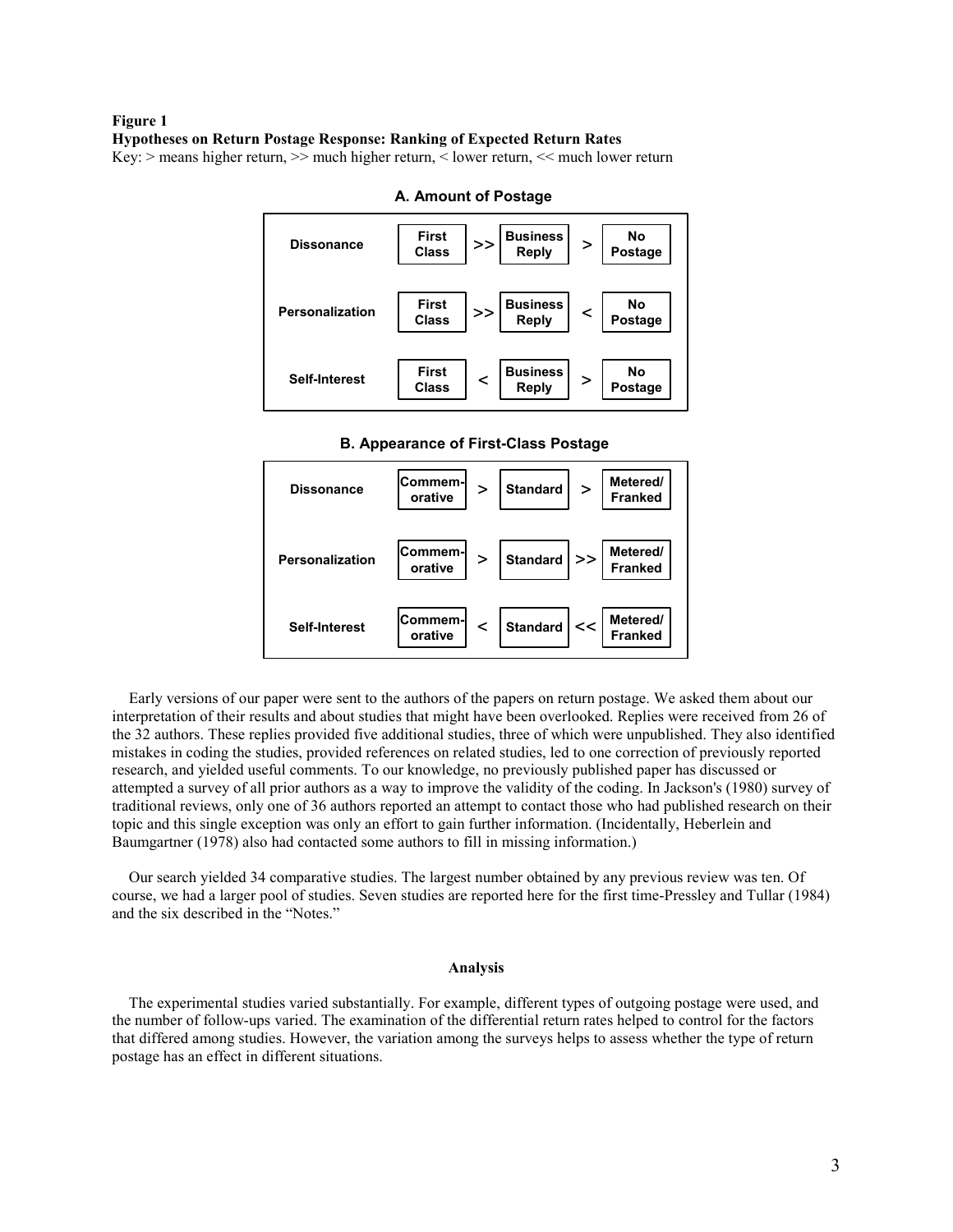We ignored interaction. Based on prior literature, the likelihood of significant interaction is small. Eisinger et al. (1974), Kerin and Harvey (1976), Little and Pressley (1980), Peterson (1975), Hawes and Kiser (1981), Pressley (1976), Pressley and Tullar (1977), and Wiseman (1973) found interaction effects in mail surveys to be insignificant.

Otwin and Corday (1985) and Bullock and Svyantek (1985) showed that conclusions from meta-analysis are sensitive to coding procedures. Coding the direction and magnitude of effect was a simple matter in our study. However, to ensure reliability, each of the authors coded each study and a research assistant provided an independent check. The few differences that arose were recording errors. As noted above, the authors of the original studies were also asked to verify our ratings. This step proved useful in correcting some of our interpretations.

The results are presented below in terms of the original mail-out sample (with no adjustment for wrong addresses). If treatment X increases return rates from 40% to 50%, it is referred to as a 10% increase in return rate. To avoid bias, each study was weighted equally.

#### **Amount of Postage**

What may be expected if return postage is not included? Unfortunately we found only six studies on this issue, three of which we had done (Notes I, 2, and 9). These studies, summarized in Table 1, were not a representative sample, given the low response rates. The use of first class postage produced 3% more replies than were obtained with no postage. In addition, it seems a bit presumptuous to expect the respondent to provide postage.

#### **Table 1 First Class (FC) vs. No Postage (NP)**

| Study                           | Number of<br>Questionnaires<br>Sent Out<br>(NP/FC) | Percent<br>Response |      | Response<br>Gain | <b>Statistical</b><br>Significance |
|---------------------------------|----------------------------------------------------|---------------------|------|------------------|------------------------------------|
|                                 |                                                    | NP                  | FC   | $(FC - NP)$      | of $FC$ vs. $NP*$                  |
| Tribull (Note 2)(W)             | 100/100                                            | 43.0                | 43.0 | 0.0              | 1.0                                |
| Kerin & Harvey $(1976)(W)$      | 220/220                                            | 37.3                | 34.1 | $-3.2$           | .5                                 |
| Kerin (Note 3)(W)               | 500/500                                            | 30.0                | 32.0 | 2.0              |                                    |
| Price (1950)                    | 81/76                                              | 17.3                | 26.3 | 9.0              | $\cdot$ 2                          |
| Lusk & Armstrong (Note $1$ )(W) | 1227/230                                           | 14.9                | 15.6 | 0.7              | .8                                 |
| Armstrong (Note 9)(W)           | 454/454                                            | 11.2                | 20.3 | 9,1              | .01                                |
| Unweighted Averages (totals)    | 2582/1580                                          | 25.6                | 28.6 | 3.0              |                                    |

NOTE: These surveys were directed primarily to work addresses (W).

\* Two-tailed test using Z scores.

Table 2 summarizes all of the 16 studies we found on business reply (20 comparisons with more than 31,000 questionnaires). It shows return rate differentials of first class over business reply.<sup>5</sup> The return rate covered a wide range, going from 5.6% to 66.3% for business reply. One might expect smaller gains where the business reply draws a high response, as there is less room for improvement. However, the gains were as large for surveys with high return rates-the correlation coefficient between business reply rate and the first class gain was small and statistically insignificant. We also expected a small advantage for first class postage in mailing to work addresses, but the results were just the opposite. Gains occurred for all 20 comparisons, a statistically significant difference  $(p < .000001)$ . This stability of the results across different situations is remarkable. (See Note 8 for additional evidence.) Significant results (at  $p < .05$ ) were found for 15 of the 20 comparisons. The average gain was 9.2% (as a percentage of the original sample) with a 95% confidence interval from 7.0% to 11.4%. The median gain was 8.3%.

<sup>&</sup>lt;sup>5</sup> The term "first class" is used as shorthand in this paper for metering, franking, and standard stamps. Business reply is also given first class treatment by the U.S. Post Office, but it differs in method of payment.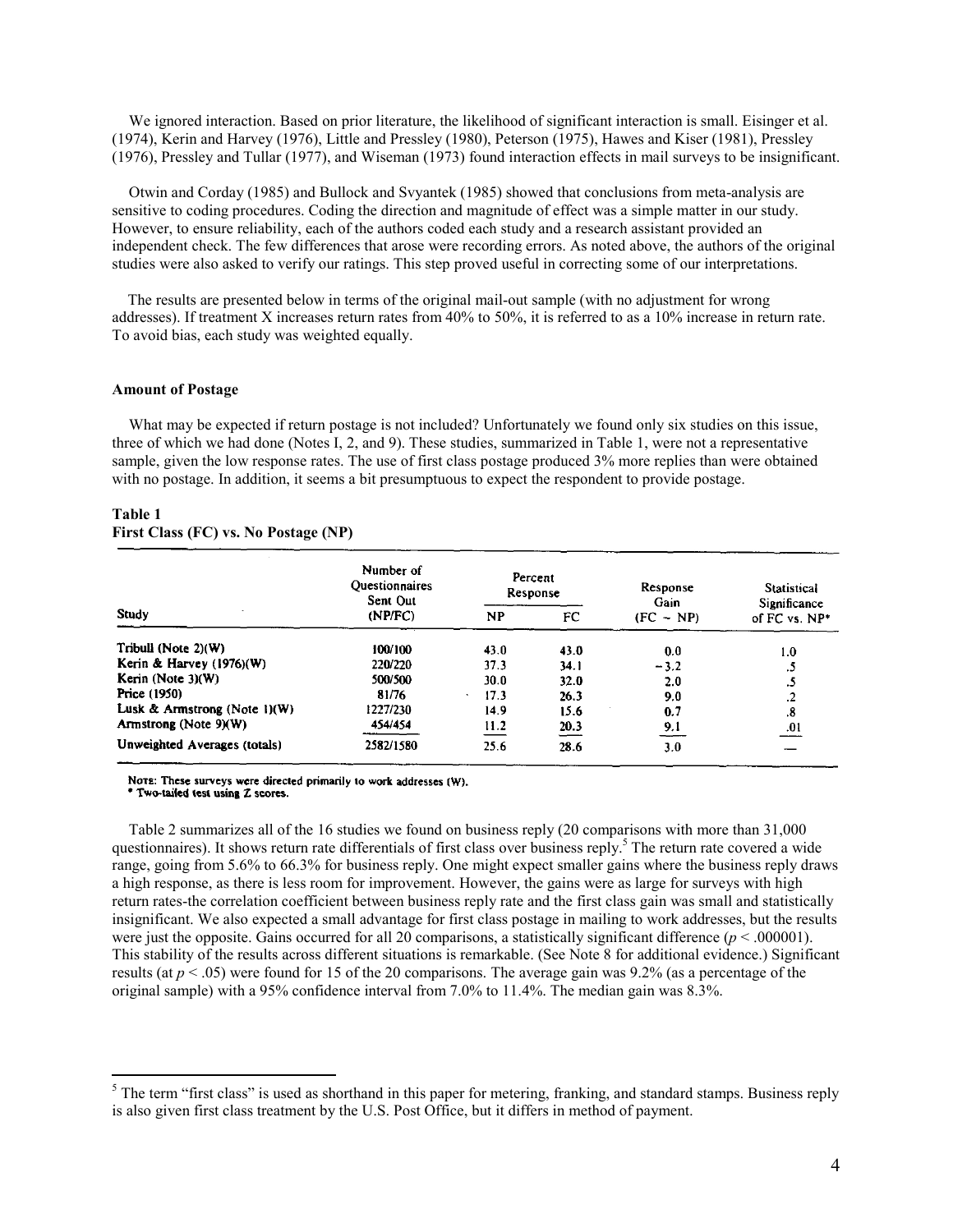# **Table 2 First Class (FC)\* vs. Business Reply (BR)**

| Study                          | Number of<br>Questionnaires<br>Sent Out<br>(BR/FC) | Percent<br>Response    |      | Response<br>Gain | <b>Statistical</b><br>Significance |
|--------------------------------|----------------------------------------------------|------------------------|------|------------------|------------------------------------|
|                                |                                                    | $\overline{\text{BR}}$ | FC   | $(FC - BR)$      | of FC vs. BR**                     |
| Robinson & Agisim (1951)       | 1500/1500                                          | 66.3                   | 73.8 | 7.5              | .001                               |
| Brook (1978): Table 2, #3      | 256/595                                            | 57.0                   | 66.0 | 9.0              | .05                                |
| Veiga (1974)(W)                | 33/33                                              | 57.0                   | 80.0 | 23.0             | .05                                |
| Brook (1978): Table 2, $#2$    | 230/530                                            | 53.0                   | 60.0 | 7.0              | .1                                 |
| Gullahorn & Gullahorn (1963)   | 3176/3654                                          | 48.0                   | 52.0 | 4.0              | .001                               |
| Brook (1978): Table 2, #1      | 381/867                                            | 46.0                   | 61.0 | 15.0             | .001                               |
| Wolfe (Note 7)                 | 190/204                                            | 45.3                   | 52.5 | 7.2              | $\mathbf{r}$                       |
| <b>Hewett</b> (1974)           | 930/929                                            | 42.2                   | 50.7 | 8.5              | .001                               |
| Wiseman (1973)                 | 232/232                                            | 36.6                   | 49.1 | 12.5             | .01                                |
| McCrohan & Lowe (1981): A      | 250/250                                            | 32.8                   | 34.0 | 1.2              | $\boldsymbol{.8}$                  |
| Hammond (1959)                 | 1004/1004                                          | 31.5                   | 40.4 | 8.9              | .001                               |
| McCrohan & Lowe (1981): B      | 250/250                                            | 30.4                   | 31.2 | 0.8              | $\boldsymbol{.8}$                  |
| Harris & Guffey (1978)         | 439/451                                            | 30.3                   | 36.4 | 6.1              | .1                                 |
| Peterson (1975) (Note 4)       | 1920/1920                                          | 25.6                   | 28.8 | 3.2              | .001                               |
| Jones & Linda (1978)(W)        | 1404/2808                                          | 24.8                   | 31.8 | 7.0              | .001                               |
| Finn (1983)                    | 500/500                                            | 19.2                   | 30.8 | 11.6             | .001                               |
| Martin & McConnell (1970)      | 120/120                                            | 12.5                   | 30.0 | 17.5             | .001                               |
| Goodman (Note 5) April (W)     | 500/500                                            | 9.0                    | 16.6 | 7.6              | .001                               |
| Goodman (Note 5) May (W)       | 500/500                                            | 7.2                    | 18.2 | 11.0             | .001                               |
| Blass-Wilhelms (1982) (Note 6) | 414/100                                            | $\frac{5.6}{4}$        | 20.0 | 14.4             | .001                               |
| Unweighted Averages (totals)   | 14229/16947                                        | 34.0                   | 43.2 | 9.2              |                                    |

NOTE:  $W = work addresses$ .

\* Includes all types of first class postage.

\*\* Two-tailed test using Z scores.

McCrohan and Lowe (1981), Jones and Linda (1978), and Harris and Guffey (1978) concluded that business reply is often cost effective. However, these studies assumed no gain in return rates for first class postage and looked only at postage costs.

Guffey, Harris, and Guffey (1980) concluded that business reply is useful only for a large inexpensive survey where a low response rate is expected. We initially agreed and had hoped to define more explicitly the conditions under which the use of business reply was desirable. Our meta-analysis surprised us because, given the magnitude and stability of these results, we have been unable to imagine a practical survey research design that would call for business reply when one considers the total cost per returned questionnaire. We have also asked some colleagues to produce such a design, but with no success. Nevertheless, researchers can use our estimate of return rates in designing their surveys and reach their own conclusions on this.

Our emphasis on return rates in the cost-effectiveness analysis seems reasonable. No evidence has been found to suggest adverse effects due to the type of return postage. The rate of return over time is not affected (Finn, 1983; Peterson, 1975), item nonresponse is not affected (Jones and Linda, 1978), and there is little danger that the return postage will produce response bias (Jones and Linda, 1978; McCrohan and Lowe, 1981).

#### **Appearance of Return Postage**

Table 3 summarizes evidence from the six studies on types of first class postage. It compares stamps (all types) versus metered postage (including franking). The studies are ranked by response rates for the metered postage. The evidence, based on over 9,0(10 questionnaires, suggests a gain of over 3% for stamps, but this is not statistically significant (using the addition of p-values from Rosenthal, 1978).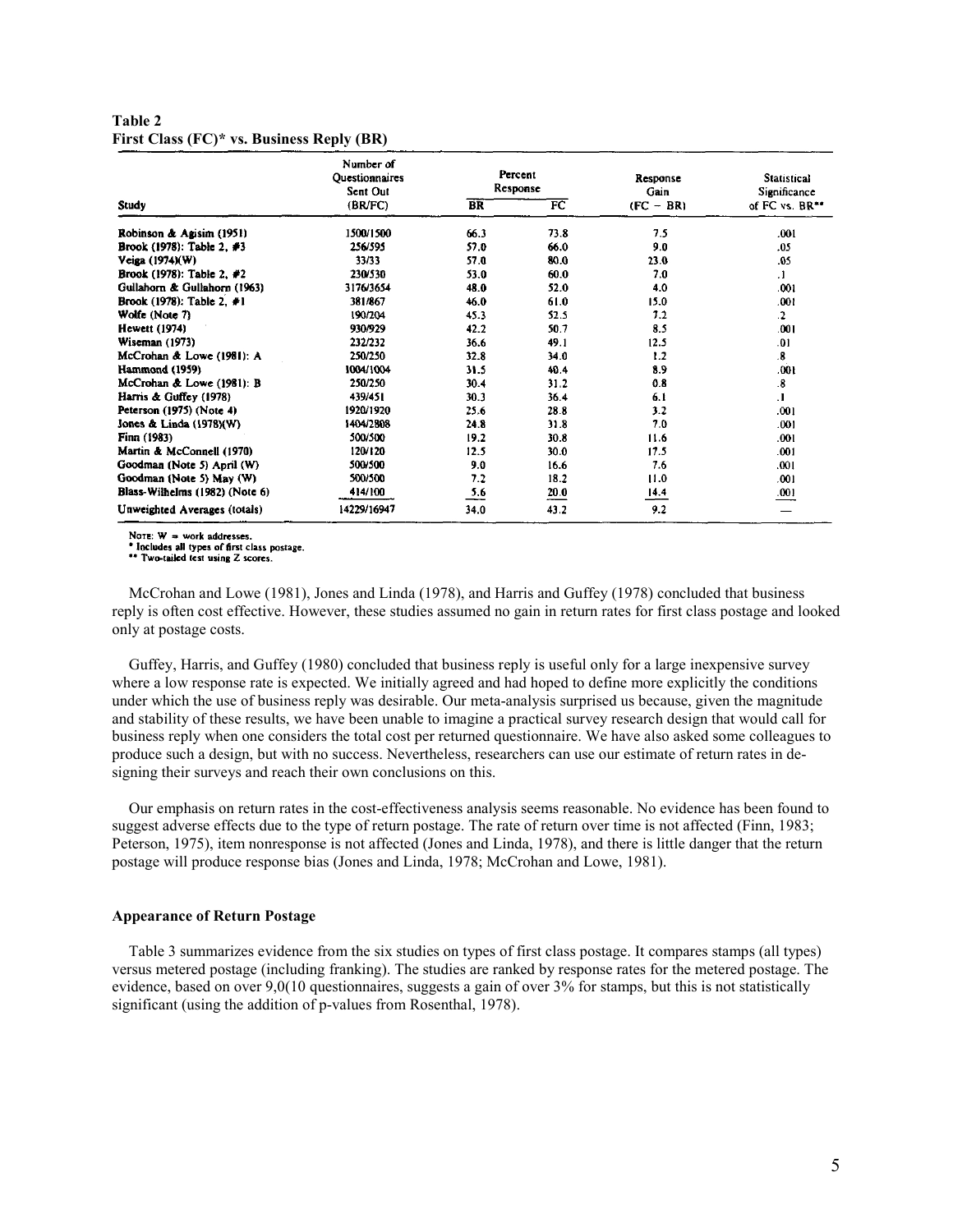#### **Table 3 Stamps (S)\* vs. Metered Postage (M)**

| Study                         | Number of<br><b>Ouestionnaires</b><br>Sent Out<br>(M/S) | Percent<br>Response |      | Response<br>Gain | Statistical<br>Significance |
|-------------------------------|---------------------------------------------------------|---------------------|------|------------------|-----------------------------|
|                               |                                                         | М                   | s    | $(S - M)$        | of $S$ vs. $M***$           |
| Perry (1974)                  | 2643/2643                                               | 72.7                | 70.7 | $-2.0$           | $\cdot$                     |
| Hensley $(1974)(W)$           | 176/354                                                 | 60.8                | 56.2 | $-4.6$           | $\cdot$                     |
| Venne (1954)(W)               | 495/260                                                 | $40.5***$           | 49.5 | 9.0              | .05                         |
| Wolfe (Note 7)                | 194/204                                                 | 40.2                | 52.5 | 12.3             | .05                         |
| Pressley & Tullar $(1984)(W)$ | 153/307                                                 | 26.8                | 28.9 | 2.1              | $\cdot$                     |
| Wolfe & Treiman (1979)        | 942/1401                                                | 15.3                | 18.8 | 3.5              | .05                         |
| Unweighted Averages (totals)  | 4603/5169                                               | 42.7                | 46.1 | 3.4              |                             |

NOTE:  $W = work addresses$ .

\* Regular, commemorative, and multiple small-denomination stamps.

\*\* Franking.<br>\*\* Franking.<br>\*\*\* Z scores for two-tailed test.

Commemorative and standard stamps were compared in eight studies with a total of almost 8,000 questionnaires. As shown in Table 4, the use of commemorative stamps led to a small gain  $(1.6\%)$ , but this was not statistically significant. Given the proliferation of standard stamps that look like commemoratives, this strategy is not promising.

# **Table 4 Commemorative (C) vs. Regular Stamps (R)**

| Study                        | Number of<br><b>Ouestionnaires</b><br>Sent Out<br>(R/C) | Percent<br>Response |      | Response<br>Gain | <b>Statistical</b><br>Significance |
|------------------------------|---------------------------------------------------------|---------------------|------|------------------|------------------------------------|
|                              |                                                         | R                   | c    | $(C - R)$        | of $C$ vs. $R^*$                   |
| Wolfe (Note 7) (1983)        | 355/352                                                 | 54.4                | 59.7 | $-5.3$           | $\cdot$ <sub>2</sub>               |
| Wolfe (Note 7) (1981)        | 373/347                                                 | 51.7                | 57.1 | 5.4              | $\cdot$                            |
| Hensley $(1974)(W)$          | 177/176                                                 | 54.0                | 58.0 | 4.0              | .5                                 |
| Labrecque (1978)(W)          | 100/100                                                 | 42.0                | 44.0 | 2.0              | .8                                 |
| Jones & Linda $(1978)(W)$    | 1404/1404                                               | 32.7                | 30.9 | $-1.8$           | $\mathcal{A}$                      |
| Watson (1965)                | 998/501                                                 | 29.5                | 28.5 | $-1.0$           | .7                                 |
| Glisan & Grimm (1982)(W)     | 161/132                                                 | 21.3                | 17.5 | $-3.8$           | د.                                 |
| Wolfe & Treiman (1979)       | 701/700                                                 | 17.7                | 20.0 | 2.3              |                                    |
| Unweighted Averages (totals) | 4269/3712                                               | 37.9                | 39.5 | 1.6              |                                    |

NOTE:  $W = work addresses.$ <br>\* Two-tailed test using Z scores.

The use of a number of small-denomination stamps was compared with that of a single stamp in Longworth (1953), Watson (1965), and Pressley and Tullar (1984). Multiple stamps increased the return percentages by 2%, 5.8%, and 2.8%, respectively, an average gain of 3.5%. Though this gain is not statistically significant, the direction is consistent with the hypothesis that appearance matters.

# **Testing the Hypotheses**

The literature offers few guidelines on the use of meta-analysis for testing hypotheses. We suggest that the evaluation of the hypotheses be done formally. Furthermore, alternative schemes should be used so that the sensitivity of the conclusions can be assessed. Finally, sufficient detail should be provided so that readers can use whatever approach they feel to be appropriate.

To obtain an error score, we used a five-point scale for magnitude of effects: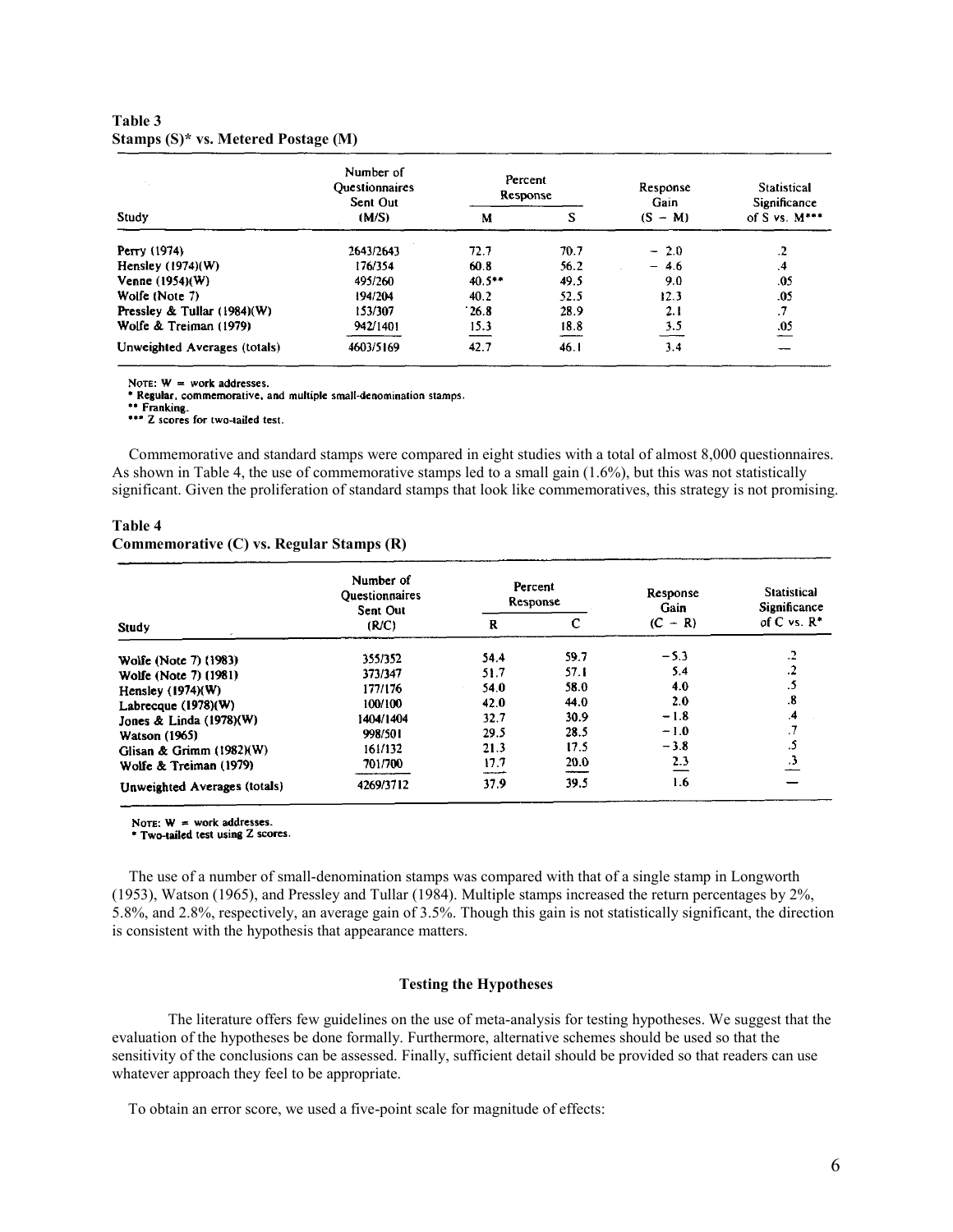|           |      | -             |      |           |
|-----------|------|---------------|------|-----------|
| much less | less | no difference | more | much more |

We coded the results by counting the number of positions between actual and predicted (from Figure 1). If the prediction was > and actual was <, the prediction error would equal 3. (We used the following intervals: equality was assigned if the rate differential was  $I\%$  or less;  $>$  or  $<$  was assigned if the rate differential was greater than 1%. but less than 2%; and >> or << was assigned otherwise.) This score was doubled for statistically significant results to place more emphasis on them. (Statistical significance was defined as  $p < .05$ , given at least five independent studies.) This scheme yielded a crude index of predictive ability for each hypothesis.

Perfect predictions by a hypothesis would yield an error- score of zero. The worst possible error score, given the actual results, would be 17. As a benchmark, if all treatments were assumed to be equal, the error score would be 9. The self-interest hypothesis did poorly with an error score of 15. Dissonance did well, with an error score of 4. The personalization hypothesis had a perfect score of zero. The ranking of the hypotheses was. not sensitive to the scoring rules that we used.

#### **Conclusions**

Meta-analysis was used to test hypotheses about return postage. The procedure involved (1) developing multiple hypotheses; (2) conducting an extensive and systematic search (contacting the authors of the original research papers); (3) screening (using clearly defined prespecified criteria); (4) analyzing (coding and using formal statistical procedures); and (5) testing hypotheses (using formal schemes, testing sensitivity, and providing full disclosure).<sup>6</sup> These procedures led to clear-cut conclusions on a topic that has previously been interpreted in various ways.

The basic conclusion from the meta-analysis is that business reply postage is seldom cost effective because first class postage yields an additional 9% return. This result was remarkably stable across different situations. This estimate will allow survey researchers to test the value of business reply in a proposed study. (We had difficulty, however, in creating a realistic survey that would call for business reply.) The results were consistent with the personalization hypothesis and contrary to the self-interest hypothesis.

For most mail surveys, we recommend the use of either commemorative or a set of small denomination stamps on the return envelope. This will reduce the cost per returned questionnaire and it will reduce nonresponse bias.

#### **Notes**

 $\overline{a}$ 

Note 1. In 1982, Luck and Armstrong surveyed 1,457 forecasting practitioners drawn from the International Institute of Forecasters' mailing list. The questionnaire was highly specialized, dealing with technical approaches to forecasting methods. (An intensive effort to contact 100 nonrespondents revealed that only a small proportion of the sample felt capable of responding.) All respondents received a return-addressed envelope. some with return postage and some with none. The response rates were 15.6% for first class postage and 14.9% for no postage, a difference that was not statistically significant (at  $p < .05$ ).

Note 2. Kathleen L. Tribull, in a study done under the supervision of Armstrong. sent a questionnaire to a stratified random sample of 200 people from the Wharton Entrepreneurial Center mailing list in March 1984. A copy of this study is available from Scott Armstrong.

Note 3. Roger A. Kerin (personal communication dated 19 December 1983) conducted a 1979 study of magazine readership by 1,000 chief executive officers in firms in the southwestern pan of the United States. His address is: Edwin L. Cox School of Business, Southern Methodist University. Dallas, TX 75275.

 $6$  Details on the sensitivity testing are available from the authors. We also had examined other threats to validity. None of these proved to be important, so they were omitted to save space.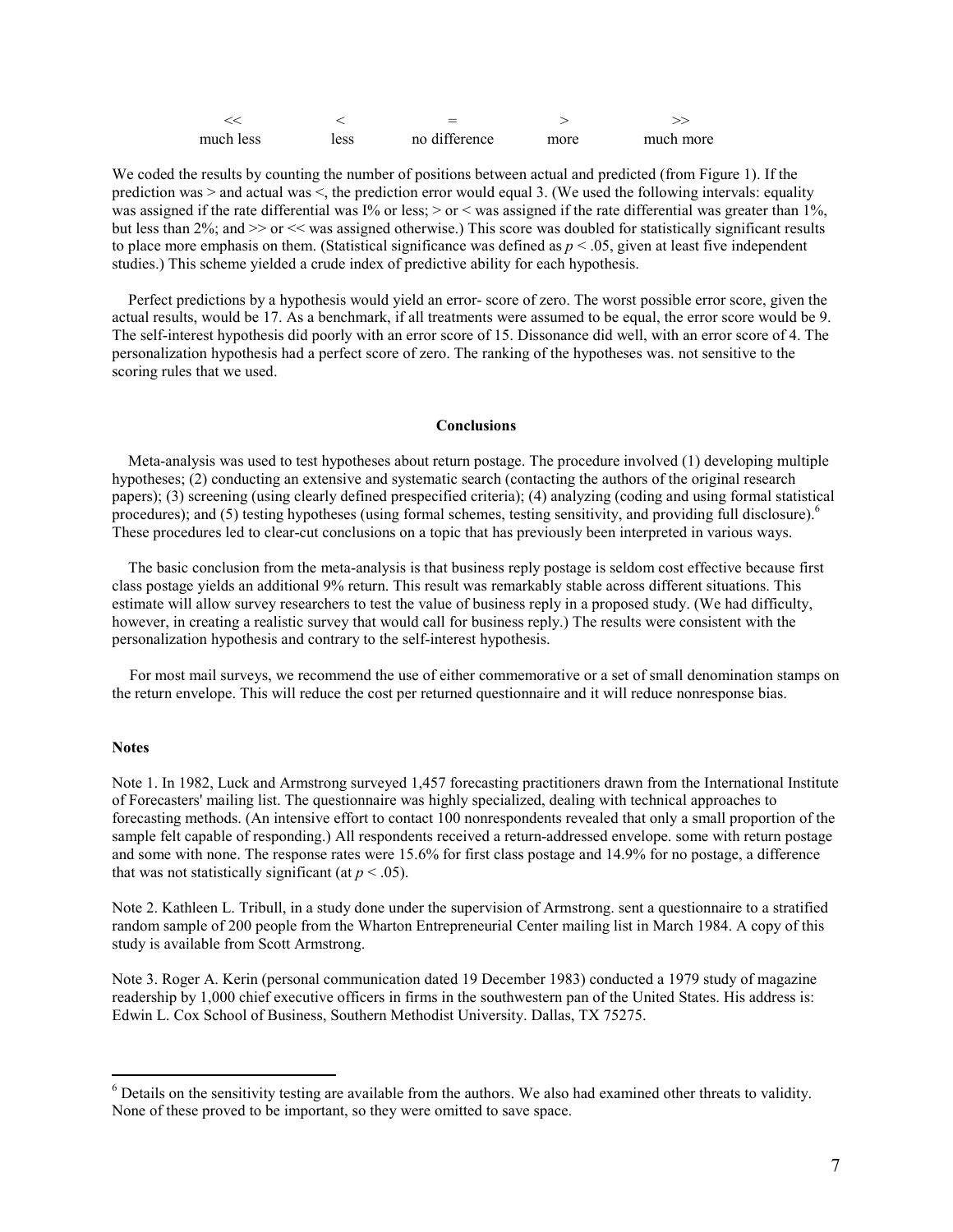Note 4. Peterson (1975, p. 203) reported that business reply brought significantly more response than stamps. That was a misprint. It should have read that first class (stamps or meters) achieved a higher return than business reply. The results are correctly presented elsewhere in his paper. (Personal communication with Robert Peterson in March 1984.)

Note 5. Charles S. Goodman provided an unpublished report, "Dental Readership Studies," dated 10 October 1961. (Copies are available from Scott Armstrong.)

Note 6. Wolfgang Blass-Wilhelms translated the key portions of his paper into English for us. His address is: Institut für Soziologie. Universität Hamburg, Allende Platz 1/R 300, 2000 Hamburg 13, West Germany.

Note 7. Arthur C. Wolfe provided his report. "Michigan Public Opinion toward Motor Vehicle Inspection," published in September 1979 by the Highway Safety Research Institute, University of Michigan, Ann Arbor, MI 48109. (The response rates in this study were calculated after the removal of the 6% of incorrect addresses.)

Note 8. Consideration was given to postage increases beyond first class: Wallace (1954). Kimball (1961), and Off and Clinton (1965) found increases of 42%. 7.1%, and 15%, respectively, for domestic air mail return stamps versus first class. These results add support to the results in Table 2.

Note 9. Armstrong conducted a survey of members of the International Institute of Forecasters in April 1986. The mailout was arranged alphabetically. Return envelopes were then alternated-one with a stamp and the next with no postage. A total of 908 questionnaires were sent to the U.S. members (454 with stamps and 454 with no postage). The low overall rate of return might be due to the fact that the questionnaire was sent in a package that included a newsletter and three announcements. and that no follow-ups were made.

#### **References**

Armstrong, J. Scott (1979), "Advocacy and objectivity in science," *Management Science*, 25, 423-428.

- Blass-Wilhelms, Wolfgang (1982), "Der Einfluß der Frankierungsart auf den Rücklauf von Antworlkarten," *Zeitschrift für Soziologie*, 11, 64-68.
- Brook, Lindsay L. (1978), "The effect of different postage combinations on response levels and speed of reply," *Journal of the Market Research Society*, 20, 238-244.
- Bullock, R. J., and D. J. Svyantek (1983), "Analyzing meta-analysis: Potential problems, an unsuccessful replication and evaluation criteria," J*ournal of Applied Psychology*, 70, 108-115.
- Cooper, Harris M., and Robert Rosenthal (1980), "Statistical versus traditional procedures for summarizing research findings," *Psychological Bulletin*, 87, 442-449.
- Duncan, W. Jack (1979), "Mail questionnaires in survey research: A review of response inducement effects," *Journal of Management*, 5, 39-55.
- Eisinger, R. A., W. P. Janicki, R. L. Stevenson and W. L. Thompson (1974), "Increasing returns in international mail surveys," *Public Opinion Quarterly*, 38, 124-130.
- Ferriss, Abbott L. (1951), "A note on stimulating response to questionnaires," *American Sociological Review*, 16, 247-249.
- Finn, David W. (1983), "Response speeds, functions. and predictability in mail surveys," *Journal of the Academy of Marketing Science*, 11, 61-70.
- Forsythe, John B. (1977), "Obtaining cooperation in a survey of business executives," *Journal of Marketing Research*, 14, 370-373.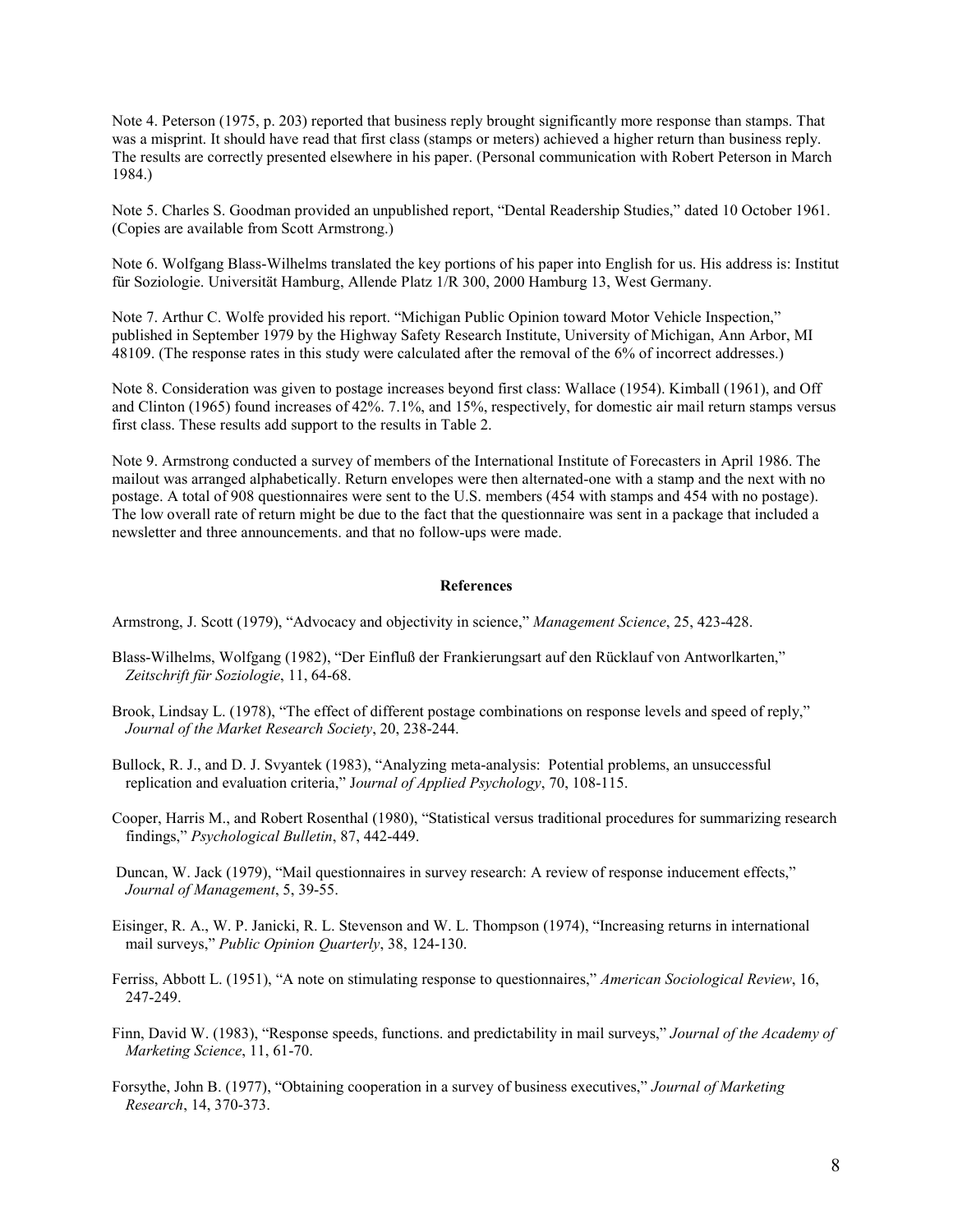- Glass, Gene V., Barry McGaw, and Mary L. Smith (1981), *Meta-Analysis in Social Research*. Beverley Hills, CA: Sage.
- Glisan, George and Jim L. Grimm (1982), "Improving response rate in an industrial setting: Will traditional variables work?" *Southern Marketing Association Proceedings*, 265-268.
- Green, Bert F. and Judith A. Hall (1984), "Quantitative methods for literature reviews," *Annual Review of Psychology*, 35, 37-53.
- Guffey, Hugh J., Jr., J. R. Harris, and M. M. Guffey (1980), "Stamps versus postal permits: A decisional guide for return postage in mail questionnaires," *Journal of the Academy of Marketing Science*, 8, 234-242.
- Gullahorn, Jeanne E. and John T. Gullahorn (1963), "An investigation of the effects of three factors on response to mail questionnaires," *Public Opinion Quarterly*, 27, 294-296.
- Hammond, E. Cuyler (1959), "Inhalation in relation to type and amount of smoking," *Journal of the American Statistical Association*, 54, 35-49.
- Harris, James R. and H. J. Guffey (1978), "Questionnaire returns: Stamps versus business reply envelopes revisited," *Journal of Marketing Research*, 15, 290-293.
- Hawes, Jon M. and G. E. Kiser (1981), "Additional findings on the effectiveness of three response-inducement techniques for a mail survey of a commercial population," *Southern Marketing Association Proceedings*, 263-267.
- Ileberlein, Thomas A. and Robert Baumgartner (1978), "Factors affecting response rates to mailed questionnaires: A quantitative analysis of the published literature," *American Sociological Review*, 43, 447-462.
- Hensley, Wayne E. (1974), "Increasing response rate by choice of postage stamps," *Public Opinion Quarterly*, 38, 280-283.
- Hewett, W. C. (1974), "How different combinations of postage on outgoing and return envelopes affect questionnaire returns," *Journal of the Market Research Society*, 16, 49-50.
- Hunter. John E.. Frank L. Schmidt, and Gregg B. Jackson (1982), *Meta-Analysis: Cumulating Research Findings across Studies*. Beverly Hills. CA, Sage.
- Jackson, Gregg B. (1980), "Methods for integrative reviews," *Review of Educational Research*, 50, 438-460.
- Jones, Wesley H. and Gerald Linda (1978), "Multiple criteria effects in a mail survey experiment," *Journal of Marketing Research*, 15, 280-284.
- Kanuk, Lesley and Conrad Berenson (1975), "Effects of postage and mailing classes on mail questionnaire response rates," *Journal of Marketing Research*, 12, 440-453.
- Kerin, Roger A. and Michael G. Harvey (1976), "Methodological considerations in corporate mail surveys: A research note," *Journal of Business Research*, 4, 277-281.
- Kimball, Andrew E. (1961), "Increasing the rate of return in mail surveys," *Journal of Marketing*, 25, 63-64.
- Labrecque, David P. (1978), "A response rate experiment using mail questionnaires," J*ournal of Marketing*, 42, 82-83.
- Linsky, Arnold S. (1975), "Stimulating responses to mailed questionnaires: A review," *Public Opinion Quarterly*, 38, 82-101.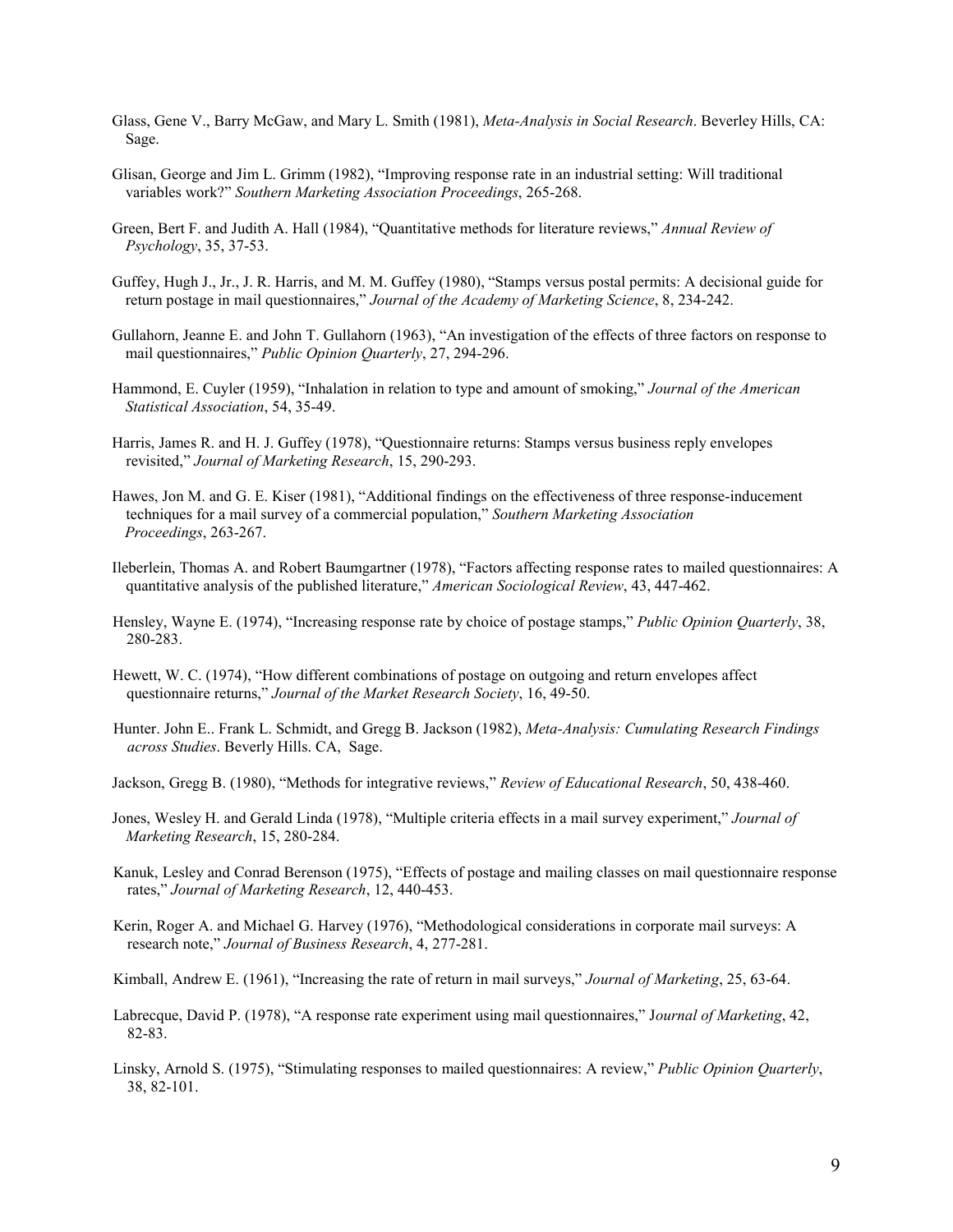- Little, Taylor E., Jr., and Milton M. Pressley (1980), "A multifactor experiment on the generalizabilily of direct mail advertising response techniques to mail survey design," *Journal of the Academy of Marketing Science*, 8, 390-404.
- Longworth, Donald S. (1953), "Use of a mail questionnaire," *American Sociological Review*, 18, 310-313.
- McCrohan, Kevin F. and Larry S. Lowe (1981), "A cost/benefit approach to postage used on mail questionnaires," *Journal of Marketing*, 45, 130-133.
- Martin, J. David and Jon P. McConnell (1970), "Mail questionnaire response induction: The effect of four variables on the response of a random sample to a difficult questionnaire," *Social Science Quarterly*, 51, 409-414.
- Off, David B. and A. Neyman Clinton. Jr. (1965), "Considerations, costs and returns on a large-scale follow-up study," *Journal of Educational Research*, 58, 373-378.
- Orwin, Robert G. and D. S. Corday (1985), "Effects of deficient reporting on meta-analysis: A conceptual framework and reanalysis," *Psychological Bulletin*, 97, 134-147.
- Perry, Norman (1974), "Postage combinations in postal questionnaire surveys: Another view," *Journal of the Market Research Society*, 16, 199-210.
- Peterson, Robert A. (1975), "An experimental investigation of mail survey responses," *Journal of Business Research*, 3, 199-210.
- Pressley, Milton M. (1976), *Mail Survey Response: A Critically Annotated Bibliography*. Greensboro, NC: Faber & Company.
- Pressley, Milton M. and W. L. Tullar (1977), "A factor interactive investigation of mail survey response rates from a commercial population," *Journal of Marketing Research*, 14, 108-111.

– (1984), "Postage as a response inducing factor in mail surveys of commercial populations," Working paper: College of Business, University of New Orleans.

- Price, D. O. (1950), "On the use of stamped return envelopes with mail questionnaires," *American Sociological Review*, 15, 672-673.
- Robinson, R. A. and Philip Agisim (1951), "Making mail surveys more reliable," *Journal of Marketing*, 15, 415-424.
- Rosenthal, Robert (1978), "Combining results of independent studies," *Psychological Bulletin*, 85, 185-193.
- Scott, Christopher (1961), "Research on mail surveys," *Journal of the Royal Statistical Society*. Series A, Part 2, 124, 143-205.
- Veiga, John F. (1974), "Getting the mail questionnaire returned: Some practical research considerations," *Journal of Applied Psychology*, 59, 217-218.
- Venne, Richard V. (1954), *Direct Mail Announcement of Agricultural Publications*. Bulletin 21. Madison, WI: Department of Agriculture Journalism, College of Agriculture, University of Wisconsin.
- Wallace, David (1954), "A case for-and against-mail questionnaires.," *Public Opinion Quarterly*, 18, 40-52.
- Watson, John J. (1965), "Improving the response rate in mail research," *Journal of Advertising Research*, 5, 48-50.
- Wiseman, Frederick (1973), "Factor interaction effects in mail survey response rates," *Journal of Marketing Research*, 10, 330-333.